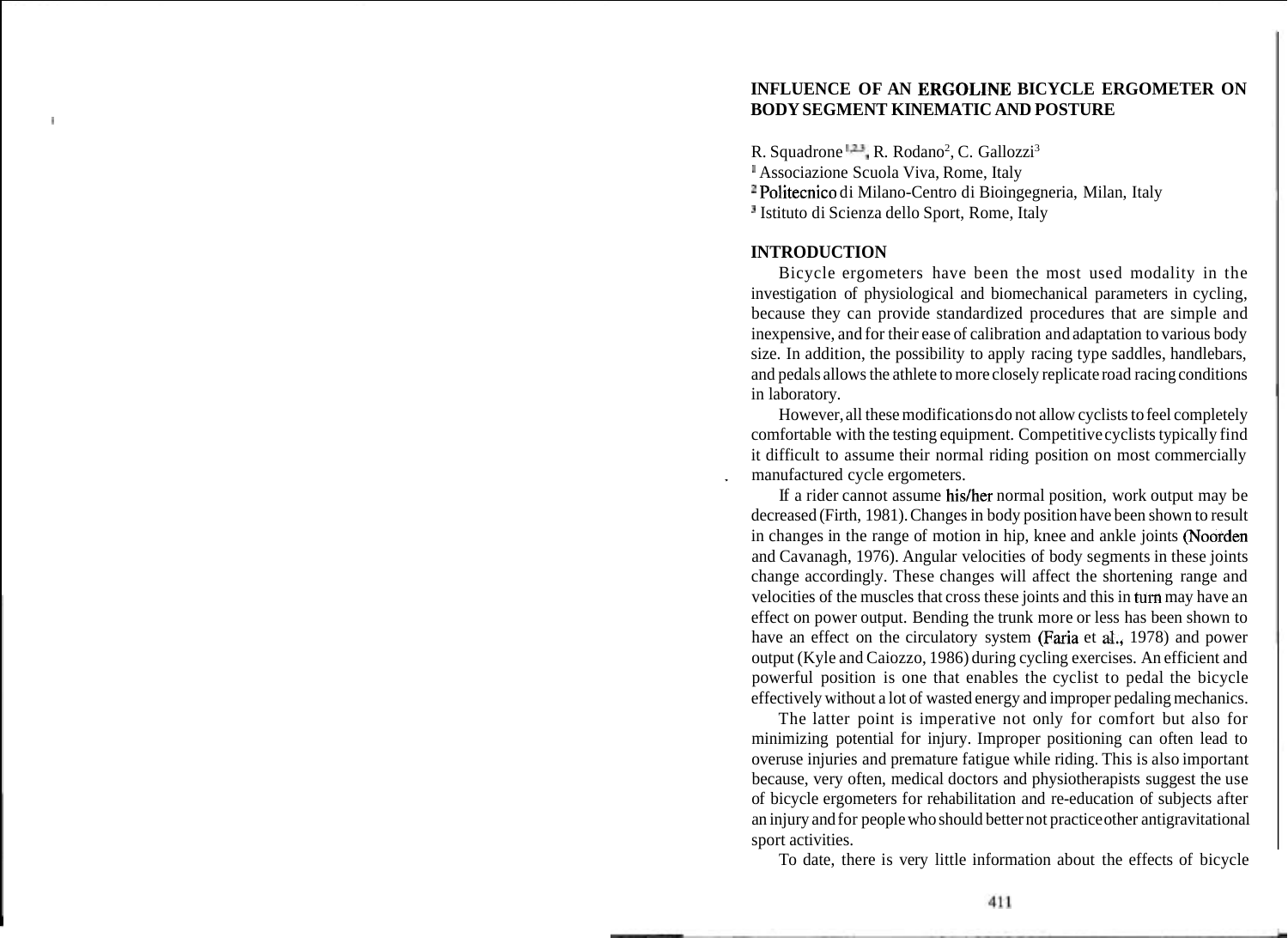ergometers on body kinematics. By  $\upmu$  simultaneous right and left 3-D kinematic analysis, the purpose of this study is to compare body segment kinematic and posture of five experienced cyclists while pedalling on their own racing bicycle and on a popular bicycle ergometer.

### **METHODS**

Five experienced road cyclists, (age:  $27.7 \pm 3.6$  yr.; height:  $179 \pm 5$  cm; body mass:  $67 \pm 4.9$  kg), usually covering more than 30.000 km/year, were the subjects of this study. Each athlete, first pedalled on his own bicycle mounted on rollers fitted with an air-operated variable-load device and then, performed on an electronically braked cycle ergometer (Ergoline, Germany) which was mechanically modified to allow the athletes to correctly adjust the seat and handlebar, and to use their normal cycling shoes and cleats. Every acquisition lasted twelve seconds with the subjects pedalling at 90- 95 rpm.

The ELITE system motion analyzer (Ferrigno & Pedotti, 1985), with 4 TV cameras paired on the two sides of the cyclist to allow a double side 3- D analysis, was used to record, at a sampling frequency of 100 Hz., the 3- D coordinates of small retroreflective markers positioned on 19 anatomical repere points. Size of the passive retroreflective markers was 10 mm in diameter.

The 3-D body coordinates (iliac crests, great trochanters, femoral condiles, malleola, fifth metatarsal heads to mark the pelvis and the lower limbs; acromions; elbows, and wrists to mark the arms, and C7, TlO, L5 to reconstruct the **trunk)** and some anthropometric measures of the subjeot were the input of a mathematical model, providing the spatial kinematics of thirteen rigid segments belonging to the lower limbs (feet, shanks, thighs and pelvis, lower and upper trunk, arms and forearms), designed to match feasibility with accuracy. Due to the inevitable simplifications introduced, the use of the model is constrained to movement in which large rotation of body segments around their longitudinal axes are negligible like running, cycling and vertical jumping exercises.

All the collected data are used as input for the computer program CICLO which was written in **Matlab** (4.2b version for Windows) and specifically developed to perform a complete 3-D kinematic analysis in cycling.

The program, by identifying the main pedalling cycle events and normalizing the time over the pedalling cycle (for this purpose cubic spline interpolation is applied to the original data points to obtain 100 samples per pedalling cycle independently from its actual duration), is capable of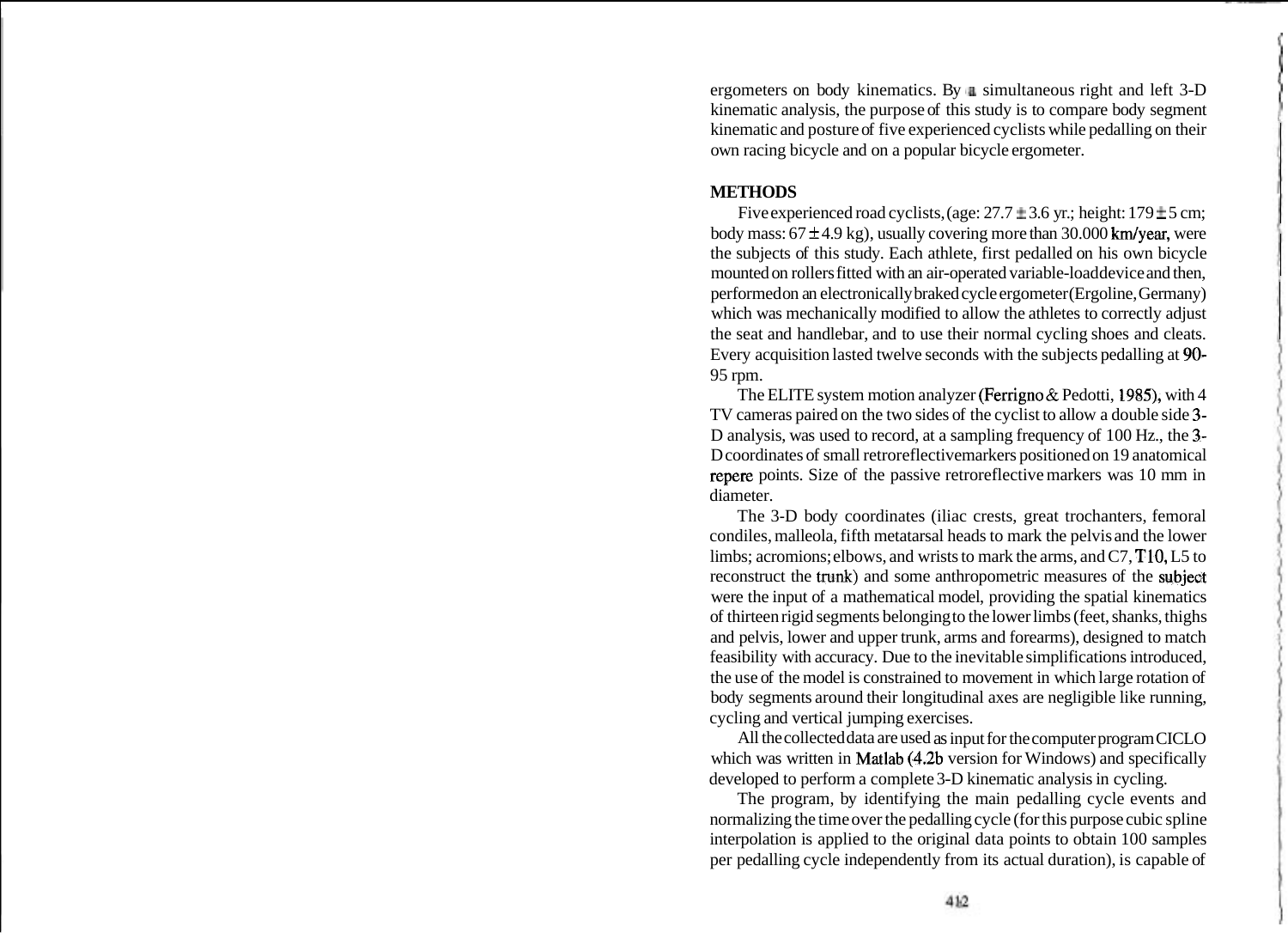producing automatically a large amount of data: 1) joint rotation centre trajectories in the sagittal, frontal, and horizontal plane; baricenter of the trajectories; displacements from the bicycle frame, 2) relative joint and absolute segment angles in the frontal and sagittal plane, 3) pelvis orientation, 4) comparison between left and right patterns; asymmetry indexes. The software package also includes a relational database written in C for the management of the quantitative and statistical comparison among the computed kinematic indexes.

To evaluate if the variables considered were significantly different between the two conditions the Wilcoxon signed rank test was used. The level of significance was set at 5%.

5 -

### **RESULTS AND DISCUSSION**

An examination of the kinematic patterns of the lower limbs in the sagittal plane indicated that the major differences occur at the hip and ankle joint. The pattern of motion of the knee showed no variation. It appears that the adaptations at both the hip and ankle combine in such a way that no change in the cyclist's knee patterns is seen.

As it can be seen in the Table 1, considering lower limb joint motion in the sagittal plane, significant differences between the two pedalling conditions were found in the ankle range of motion (ROM) and in maximum (MAX) and minimum (MIN) angular hip flexion.

**Table 1.** ROM refers to the range of motion and MAX and MIN refers to the maximum and minimum angular joint flexion.

|       | ROM (degrees) |                  | MAX (degrees)         |                        | MIN (degrees) |              |
|-------|---------------|------------------|-----------------------|------------------------|---------------|--------------|
|       |               | Bicycle Ergoline | Bicycle               | Ergoline               | Bicycle       | Ergoline     |
| Hip   | 39(2.5)       | 37(3.1)          |                       | $139(4.3)$ $148(5.0)*$ | 100(4.5)      | $111(4.1)$ * |
| Knee  | 69(2.1)       | 70(2.6)          | $145(4.4)$ $146(4.1)$ |                        | 77(5.1)       | 80(5.7)      |
| Ankle | 22(1.8)       | $18(2.1)^*$      |                       | $118(5.1)$ 120(5.3)    | 97(4.9)       | 101(4.4)     |

Other relevant differences were evident in examining joint rotation center trajectories in the frontal plane, with the foot and shank performing farther from the bicycle frame using the Ergoline. This may be easily seen in Table 2 where the distance between the baricenter of the knee and ankle rotation center trajectories and the bicycle frame are reported. In most of the subjects this resulted in an excessive transverse/frontal knee motion.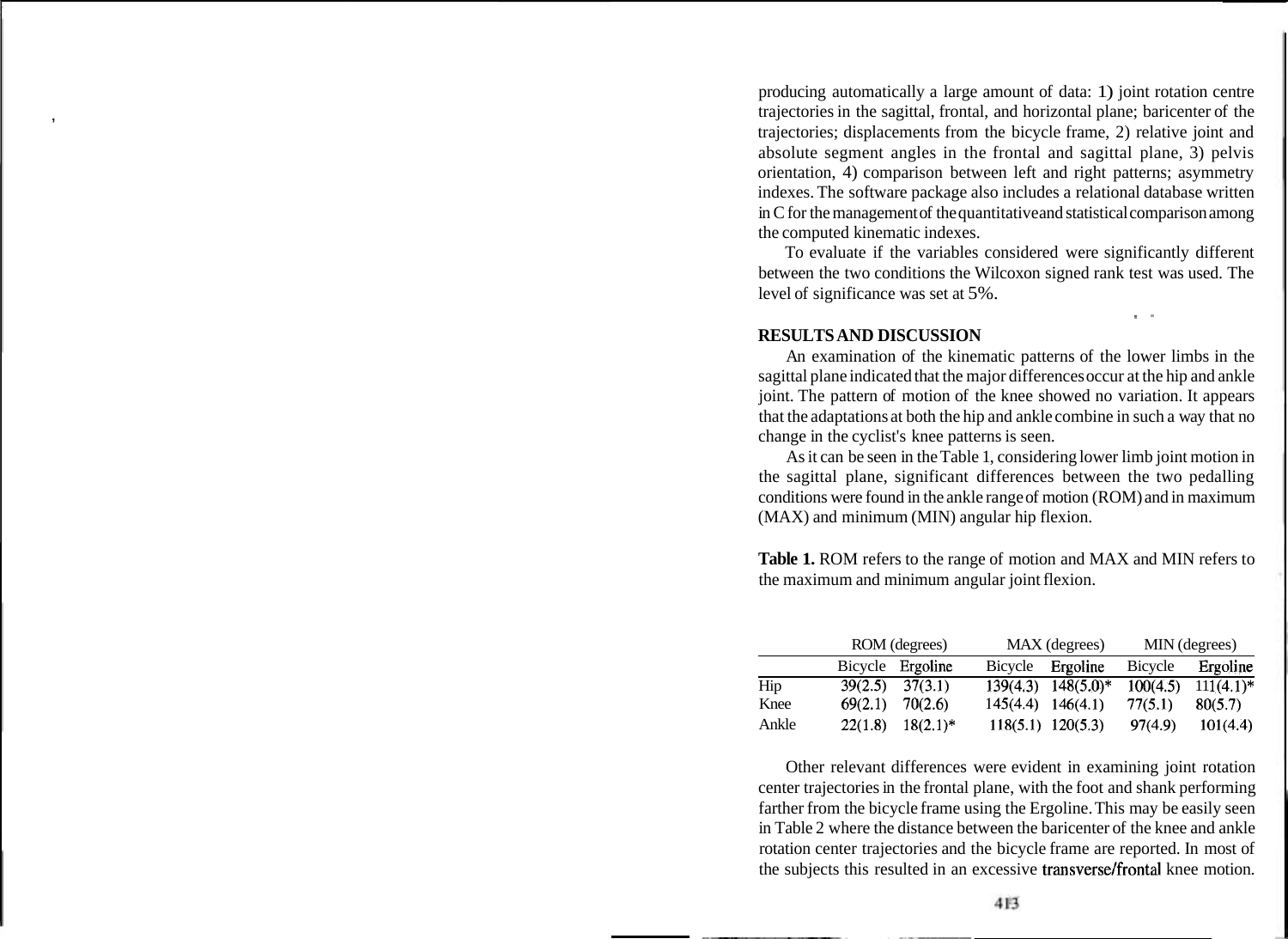The displacement of the knee joint was more than 100,mm in the frontal plane. This leads to an internal torsion of the tibia and adduction of the thigh that result in irritating force and stress on the structures on both the medial and lateral sides of the knee. Table 3 shows some of the variables related to the knee angular joint motion in the frontal plane, while in Figure 1, the knee angular displacement in the frontal plane for a representative subject of this study is reported.

**Table 2.** Distance (in mm) between the baricenter of the knee and the ankle rotation center trajectories and the bicycle frame in the frontal plane.

|       | <b>baricenter</b> |            | top dead point |             | bottom dead point |             |
|-------|-------------------|------------|----------------|-------------|-------------------|-------------|
|       | Bicycle           | Ergoline   | Bicycle        | Ergoline    | <b>Bicycle</b>    | Ergoline    |
| Knee  | 110(8)            | $178(10)*$ | 122(10)        | $231(14)^*$ | 98(9)             | $126(12)^*$ |
| Ankle | 125(9)            | $172(10)*$ | 128(8)         | $201(11)*$  | 123(8)            | $159(10)*$  |

**Table 3.** Knee range of motion (ROM), and maximum (MAX), and minimum (MIN) angular knee valgus angles in the frontal plane.

| ROM(degrees) |             |         | MAX(degrees) |          | MIN(degrees) |  |
|--------------|-------------|---------|--------------|----------|--------------|--|
| Bicycle      | Ergoline    | Bicycle | Ergoline     | Bicycle  | Ergoline     |  |
| 6.6(2)       | $10.8(3)$ * | 182(4)  | $187(6)$ *   | 175(4.5) | 176(5)       |  |

The pelvis is significantly less anteroversed on the bicycle ergometer with more pelvic tilt in the frontal and horizontal plane. The trunk inclination resulted lower in the ergometer condition with a more pronounced angle between the lower and upper part of the trunk. The less anteroversed hip position on the ergometer may explain the differences in hip angle being this last variable largely affected by pelvis tilting.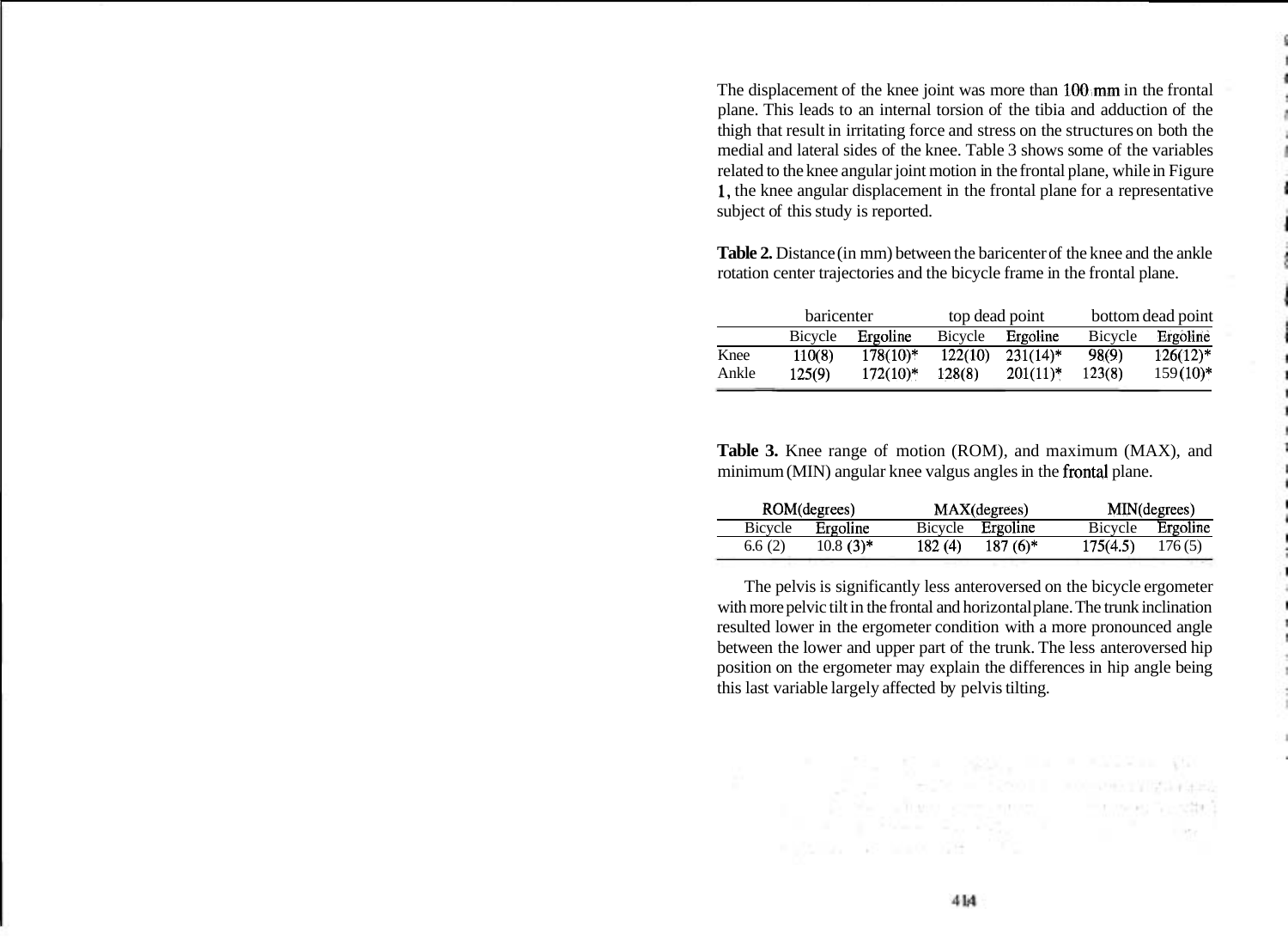

Figure 1. Knee angular patterns in the frontal plane for a representative subject pedalling on his road bicycle and on the Ergoline.

#### **CONCLUSIONS**

The method presented here seems to be a useful tool to assess and to evaluate biomechanical data during cycling both on the road bicycle and on the Ergoline ergometer. The proposed kinematic model gives indeed a good representation of the cyclist during his action, and the developed software allows to analyze the data in a short time.

In summary, the examination of the kinematic patterns of the lower limbs indicates that, in the sagittal plane, the major adaptation to the ergometer occurs at the hip. This is not surprising considering that the motion of this joint is highly affected by both the pelvis tilting and trunk inclination. In addition, the use of the examined ergometer significantly alter lower limb kinematics in the frontal plane compared to standard racing bicycle, leading to an excessive torsion of the tibia and a valgus position of the knee which, in turn, can precipitate injuries at the lateral structures of this joint. This point must be considered for minimizing potential for injury and premature fatigue when this device is used for training and/or to collect physiological and biomechanical data. Even more caution should be taken when this device is used for rehabilitation purpose for knee and ankle injuries.

Further studies should include EMG analysis and the measurements of the force applied at the pedals by the rider for lower limb joint kinetic motor output (powers and moments of force) calculation.